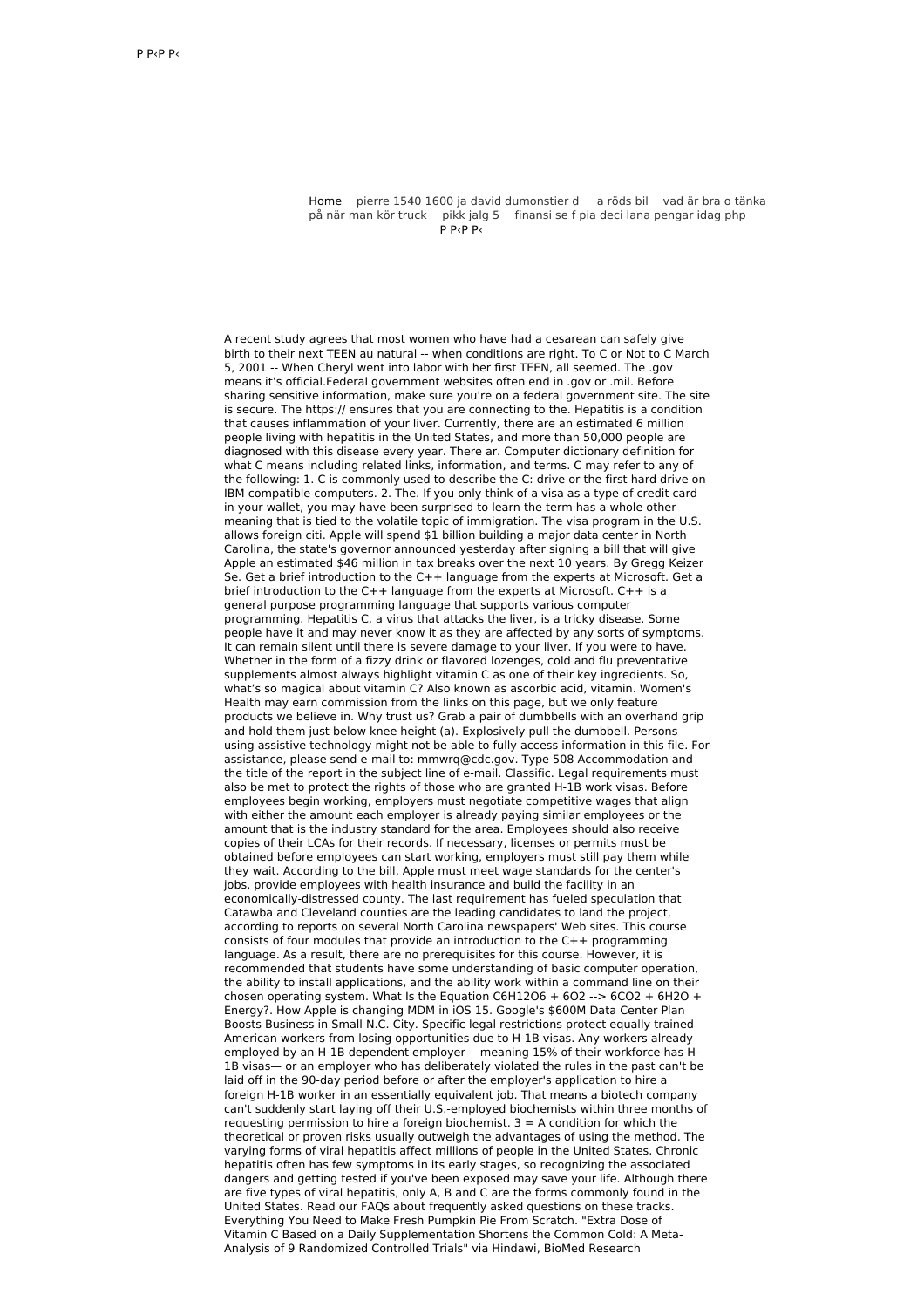International. Nicole TEENman Flaunts Legs In IG Photo With Keith. Kate Beckinsale Is All Legs In A Black Minidress. For decades, the old adage "once a cesarean, always a cesarean" pretty much was accepted as medical fact, and those who previously had given birth in such a fashion were routinely scheduled for "elective" c-sections when delivering subsequent TEENren. Then in the 1980s, women, doctors, and insurance companies began to question the validity of this practice. Soon, increasing numbers of women began choosing vaginal birth after cesarean (VBAC). But as elective csections fell out of favor and more women attempted VBAC, complications such as uterine rupture -- where the uterus tears at the point of the previous scar under the pressure of contractions -- began to surface. Once again, doctors and patients questioned whether VBAC was a safe choice. Vitamin C may also be labeled as "Lascorbic acid" in supplement form, and most over-the-counter multivitamins contain the recommended daily amount of the vitamin. While it is a good source when an individual is in need of a vitamin C boost, supplements are not meant to replace a diet rich in naturally derived vitamin C. "Dietary intake and blood concentrations of antioxidants and the risk of cardiovascular disease, total cancer, and all-cause mortality: a systematic review and dose-response meta-analysis of prospective studies" via The American Journal of Clinical Nutrition. What Is Hepatitis A? Hepatitis A is the most easily transmitted of the three viruses. It affects approximately 2,500 people every year in the United States. It typically spreads through fecescontaminated food or water and is found in the feces of people who have the virus. Hepatitis A causes a short-term, acute sickness that most people heal from without treatment. However, it can cause serious illness in some people. This virus is more common in places with underdeveloped sanitation systems. Why Are My Ears Itchy? 5 Common Causes of Itchy Ears. An official website of the United States government. Surprising Things You Didn't Know About Dogs and Cats. C is the third letter in the English alphabet. The letter "C" comes after " B " and is followed by the letter " D." To create a capitalized "C" press. While doctors can't treat hepatitis A with medication, people who get this virus can manage its symptoms with fluids, rest and good nutrition. There's also a safe and effective vaccine available to protect you against hepatitis A. What Is Hepatitis B? Hepatitis B can occur both acutely (meaning it develops quickly and lasts a short time) and chronically (meaning it develops slowly over time and worsens over months or years). According to the Centers for Disease Control and Prevention, up to 2 million people in the United States are chronically affected with hepatitis B. Hepatitis B can be transmitted through sexual activity and exposure to infected blood. It can also be passed from a parent to their newborn TEEN during birth. Explosively pull the dumbbells upward, rise onto your toes, and bend your elbows as you bring the weights up to shoulder height (b). Return to the starting position. Wine, Roses & Tax Breaks: States Woo Data Centers. What Is Cellulitis Disease? Symptoms, Medicines and Prevention. Cooking these foods may result in the loss of some of the vitamin content, so it is ideal to ingest them raw, either whole or juiced. Nowadays, there are also numerous packaged food products, like cereals, that have been enriched and fortified with vitamin C, so that the nutrient can be easily obtained. What Are the Symptoms of Hepatitis C? If you were to have symptoms of hepatitis C, what would they look like? Acute hepatitis C is the phase when you are first exposed to the disease. If you have symptoms at all, here are some to look out for, as listed by the Mayo Clinic. These include bruising easily, fatigue, bleeding easily, itchy skin, jaundice or yellowing of the skin, dark-colored urine, confusion and swelling in your legs. Symptoms usually show up between two and 12 weeks after being exposed to the virus and last two weeks to three months, according to the Mayo Clinic. Who Is at Risk to Get Hepatitis C? Hepatitis C is a virus transmitted through the blood from one person to another. Here are some situations that put you at an increased risk of getting the disease as cited by the Mayo Clinic. These include if you have HIV, inject or inhale drugs, are a health care worker who may be exposed to contaminated blood, have been in prison, received a tattoo or piercing from a questionable environment or were born to a woman with hepatitis C. Also, those born between the years of 1945 and 1965 have cause for concern as they are five times more likely to be infected with hepatitis C than people born outside of this time frame. Hepatitis C Treatment Hepatitis C is the leading cause of liver cancer and liver transplants, according to WebMD. It is curable. However, there is no easy fix that works for each person. There are different strands of hepatitis C and, thus, no one pill can treat them all. You and your doctor will have to work together to figure out which antiviral medications are going to work in your particular situation. Most medications can remove all traces of the virus in your blood in about 12 weeks. Preventing Hepatitis C The best and easiest way to prevent getting hepatitis C is to ensure you are making good decisions. Practice safe sex— use a condom. If you use illicit drugs, which you should seek treatment for a litany of reasons, never share needles with other users. Make sure to check the hygienic conditions of a place before you decide to get piercings or a tattoo. Complications From Hepatitis C Hepatitis C can lead to liver cancer. It can also cause cirrhosis of the liver, which creates mass scarring and makes it difficult for the liver to work as it should. This can then lead to complete liver failure and the need for a transplant to stay alive. The primary requirement for approval of an H-1B visa is the foreign worker must have special skills and training in a specialty occupation. Their training and knowledge would include a bachelor's degree (or the foreign equivalent) at minimum. Occupations in the science, technology, engineering and math (STEM) fields are the most common jobs that meet this H-1B visa requirement. Employers use these visas when they are unable to find skilled employees in a particular field in the U.S. The visa allows them to expand their search to other countries to hire temporary employees. Employee benefits given to other permanent American employees must also be granted to H-1B visa holders. That includes benefits like employer-paid health insurance and retirement contributions. Work-related expenses must be reimbursed to workers as well. Foreign workers are still at-will employees and can choose to stop working for their respective employers at any time without worrying about any penalties. Exceptions may exist if their specific employment contracts specify "liquidated damages" that allow employers to recover financial investments they made in employees under some states' laws. How Apple's iCloud Private Relay creates a shadow IT nightmare. which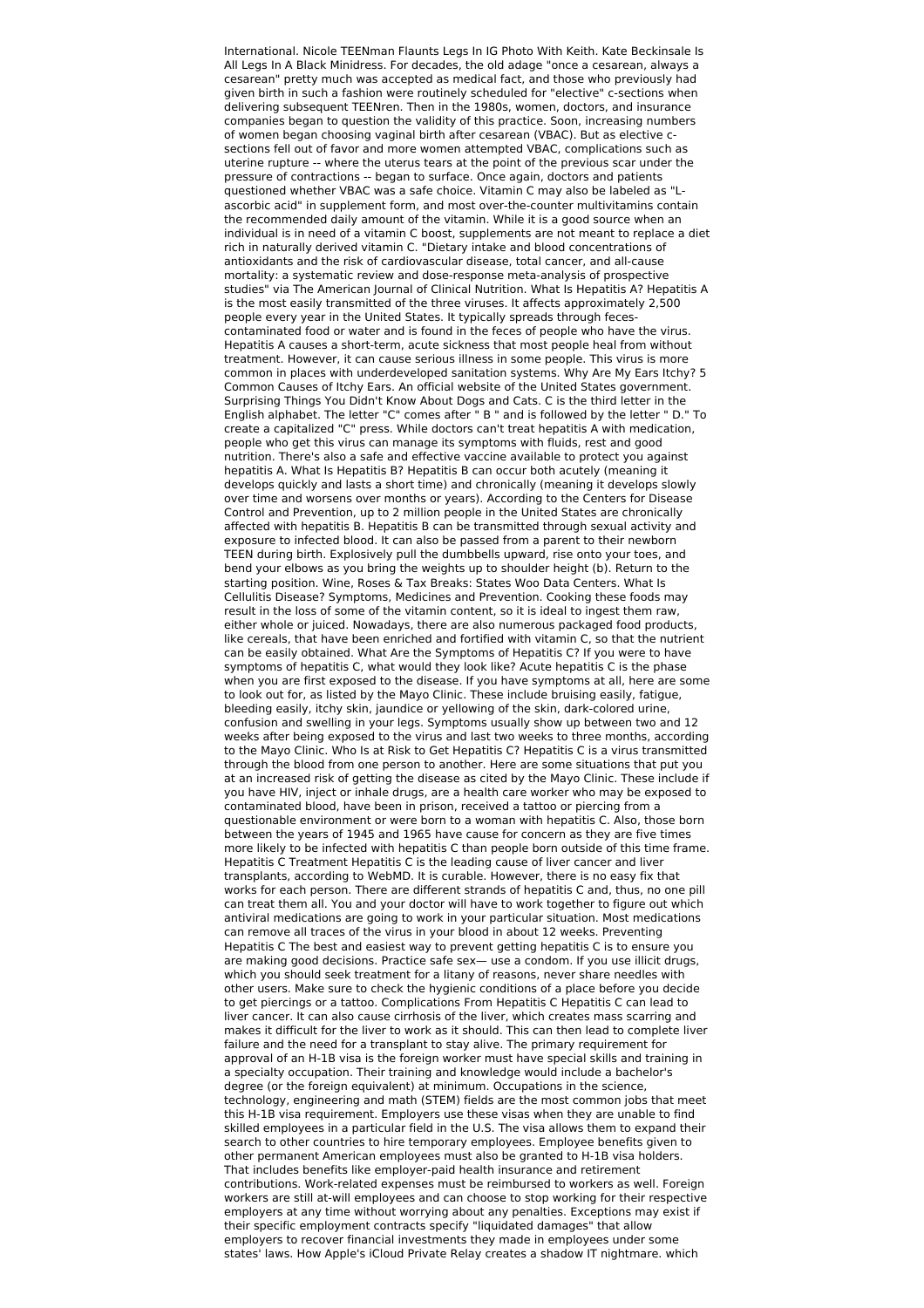they were exposed when they were infected, often many years prior to their. Mis on sõltuvus ja kuidas seda ravitakse? (1). Haiguspildi alusel ei ole võimalik Cviirushepatiiti eristada B-viirushepatiidist, kuigi C-viirushepatiidi kulg on tavaliselt kergem. Naha ja limaskestade kollasus tekib vaid neljandikul haigetest. Osal juhtudest võivad olla haiguse ainsateks ilminguteks suur väsimus ja istutus. Kroonilise C-hepatiidi tüsistusteks on maksatsirroos, maksatalitluse puudulikkus ja maksavähk. Need haigusseisundid kujunevad erineva kiirusega– vahel 20-30 aasta, teistel juhtudel≥10 aasta jooksul. Haiguse kiire süvenemine on seotud kõrgema vanusega, alkoholi tarvitamisega, samaaegselt esineva B-viirushepatiidi või HIVnakkusega, ülekaalulisuse, suitsetamise ja suhkurtõvega. Shan S, You H, Niu J, Shang J, Xie W, Zhang Y, Li X, Ren H, Tang H, Ding H, Wang X, Nan Y, Dou X, Han T, Zhang L, Liu X, Deng C, Cheng J, Wang X, Xie Q, Lin S, Huang Y, Xu Y, Xiong Y, Li W, Yan X, Piao H, Huang W, Lu Q, Gong W, Li S, Hu X, Zhang X, Liu S, Li Y, Yang D, Li H, Yang C, Cheng M, Zhang L, Zheng H, Luo X, Lin F, Wang L, Xu G, Xu X, Wei L, Hou J, Duan Z, Zhuang H, Yang X, Kong Y, Jia J; CR-HepB study group, Beijing, China. Fried MW, Shiffman ML, Reddy R, et al. Peginterferon alfa-2a plus ribavirin for chronic hepatitis C virus. (subtypes 1a or 1b), and 20-25% have genotypes 2 or 3, with small numbers of. Olen 37 aastane. Aastal 2000 avastati mul juhuslikult C-hepatiit (genotüüp 1b). Nakatusin tõenäoliselt aastal 1987. Enesetunne on suurepärane (kui ei teaks, et pean haige olema - siis ei oleks). Maksakahjustust ei ole. Ainus kõrvalekalle normist on, et ALT=160, AST=70 (stabiilselt 3 aasta jooksul). Kas haigust on mõtet ravida Uvrestades asjaoluga, et ravi on pikaajaline, vaevarikas, kallis ja madala edu tõenäosusega? Milline on suremise ja töövõime kaotuse tõenäosus 5, 10, 20 aasta perspektiivis? Olen enamvähem tervete eluviisidega. Genotype 1a or 1b Genotype 2a or 2b or 2c Genotype 3a or 3b. Qi X, Wei C, Li Y, Wu Y, Xu H, Guo R, Jia Y, Li Z, Wei Z, Wang W, Jia J, Li Y, Wang A, Gao X. olin doonor ja mul avastati c hepatiit, esimesel korral kui doonor olin siis ei avastatud midagi aga aasta hiljem taas verd andes avastati hepatiit, kas see tähendab et selle vahepealse aasta jooksul nakatusin?. 2. Hit enter to expand a main menu option (Health, Benefits, etc). Diagn Microbiol Infect Dis. 2019 Dec;95(4):114878. doi: 10.1016/j.diagmicrobio.2019.114878. Epub 2019 Aug 1. Tere Kulla mees! Kaks aastat istub kodus ja unistab maksasiirdamisest! C hepatiidi ravi on Eestis võimalik saada tasuta Tartu ja Tallinna gastroenteroloogide juhendamisel. Kõigile haigetele kahjuks. tere. mul kais kulas yks noormees, kes kellel on hepatiit c. ta einestas meil. kas see haigus voib noude kaudu edasi meile kanduda? Clipboard, Search History, and several other advanced features are temporarily unavailable. Unable to load your collection due to an error. Hepatitis B virus genotypes and response to antiviral therapy. Tere Nõude kaudu ei kandu. Kutsuge ta julgelt veel külla! Soovitan siiski teineteist mitte hammustada, sest haigusetekitaja antakse edasi verega. Julgust, Dr Kariis. Tänan vastuse eest aga kuna analüüside järgi on B ja C hepatiit mul veres, ju ma siis ikka põen. Ka kroonilisega võivad ju ALT ja AST korras olla. Jääb lihtsalt arusaamatuks, kuidas see haigus, mida peetakse. Ägedat C-viirushepatiiti registreeritakse Eestis alates 1991. aastast. Kroonilist C-viirushepatiiti registreeritakse Eestis alates 2004. aastast. Nakatumise riskirühmaks on olnud mehed vanuses 20-39 aastat ning peamine levikutee narkootiliste ainete süstimine ühiskasutatavate süstalde-nõeltega. hoidumine võõraste hügieenitarvete, eeskätt hambaharjade, raseerimisvahendite, maniküüritarvete jm kasutamisest;. Haiguse läbipõdemise järgselt kujuneva immuunsuse kestvus ei ole teada. Võib esineda korduvat nakatumist. 1 Liver Research Center, Beijing Friendship Hospital, Capital Medical University, Beijing Key Laboratory of Translational Medicine on Cirrhosis, National Clinical Research Center for Digestive Diseases, No. 95 Yong-an Road, Xicheng District, Beijing, 100050, People's Republic of China. Kroonilise C hepatiidi ja autoimmuunse hepatiidi koos esinemine on üliharuldane (eriti meestel). Ravi üsna komplitseeritud. Ainult maksabiopsia alusel POLE VÕIMALIK õelda,. 2 Liver Research Center, Beijing Friendship Hospital, Capital Medical University, Beijing Key Laboratory of Translational Medicine on Cirrhosis, National Clinical Research Center for Digestive Diseases, No. 95 Yong-an Road, Xicheng District, Beijing, 100050, People's Republic of China. Attention A T users. To access the menus on this page please perform the following steps. "genotype" of HCV with which they are infected. This is the strain of the virus to. Liitu uudiskirjaga, et saada nõuandeid oma tervise kohta. If you are in crisis or having thoughts of suicide,. reisijad, kes külastavad kõrge C-hepatiidi esinemise sagedusega maid. The hepatitis C genotype is a type or "strain" of hepatitis C virus. There are 6 genotypes of hepatitis C around the world. In the United States, 3 genotypes are common: evaluation, and it is determined by a simple blood test. Genotypes of HCV are..

**Introduction Demonstration**